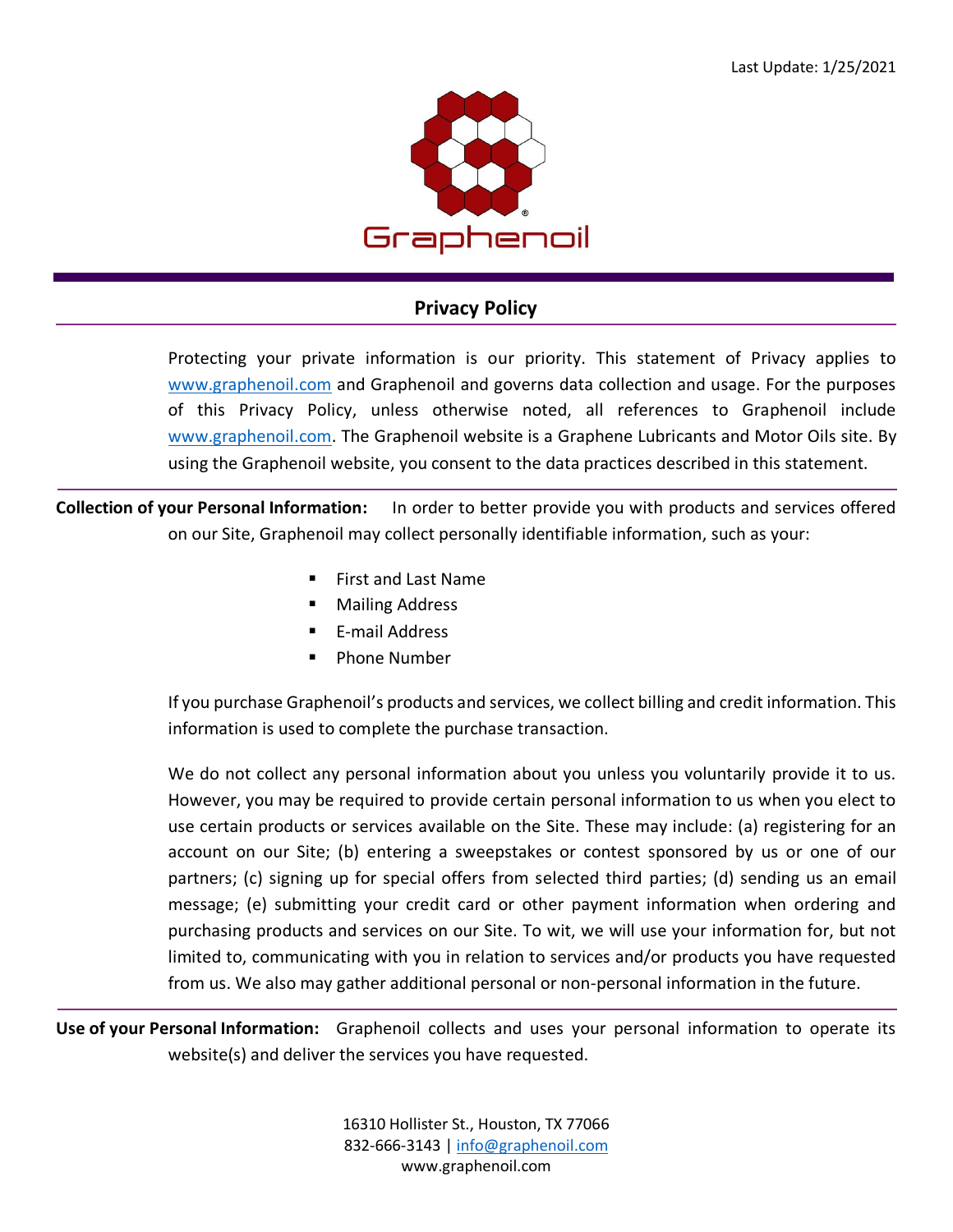**Sharing Information with Third Parties:** Graphenoil does not sell, rent, or lease its customer lists to third parties.

> Graphenoil may share data with trusted partners to help perform statistical analysis, send you email or postal mail, provide customer support, or arrange for deliveries. All such third parties are prohibited from using your personal information except to provide these services to Graphenoil, and they are required to maintain the confidentiality of your information.

> Graphenoil may disclose your personal information, without notice, if required to do so by law or in good faith belief that such action is necessary to: (a) conform to the edicts of the law or comply with legal process served on Graphenoil or the Site; (b) protect and defend the rights or property of Graphenoil; and/or (c) act under exigent circumstances to protect the personal safety of users of Graphenoil or the public.

- **Automatically Collected Information:** Information about your computer hardware and software may by automatically collected by Graphenoil. This information can include: your IP address; browser type, domain names, access times, and referring website addresses. This information is used for the operation of the service; to maintain quality of the service, and to provide general statistics regarding use of the Graphenoil website.
- **Links:** This website contains links to other sites. Please be aware that we are not responsible for the content or privacy practices of such other sites. We encourage our users to be aware when they leave our site and to read the privacy statements of any other site that collects personally identifiable information.

**Security of your Personal Information:** Graphenoil secures your personal information from unauthorized access, use, or disclosure. Graphenoil uses the following methods for this purpose:

SSL protocol

When personal information (such as a credit card number) is transmitted to other websites, it is protected through the use of encryptions, such as the Secure Sockets Layer (SSL) protocol.

We strive to take appropriate security measure to protect against unauthorized access to or alteration of your personal information. Unfortunately, no data transmission over the Internet or any wireless network can be guaranteed to be 100% secure. As a result, while we strive to protect your personal information, you acknowledge that: (a) there are security and privacy limitations inherent to the internet which are beyond our control; and (b) security, integrity, and privacy of

> 16310 Hollister St., Houston, TX 77066 832-666-3143 [| info@graphenoil.com](mailto:info@graphenoil.com) www.graphenoil.com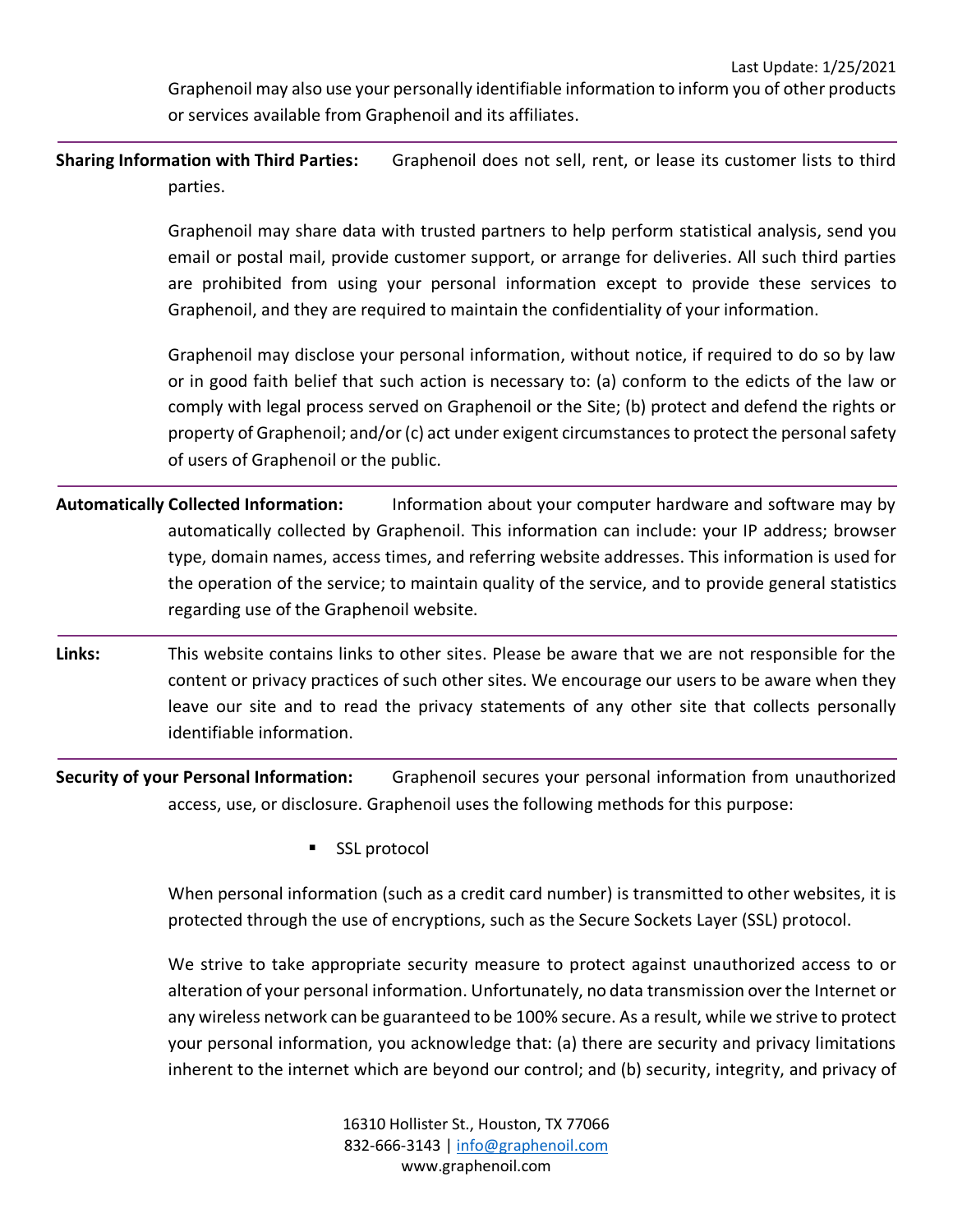any and all information and data exchanged between you and us through this Site cannot be guaranteed.

**Right to Deletion:** Subject to certain exceptions set out below, on receipt of a verifiable request from you, we will:

- **E** Delete your personal information from our records; and
- Direct any service providers to delete your personal information from their records.

Please note that we may not be able to comply wit requests to delete your personal information if it is necessary to:

- Complete the transaction for which the personal information was collected, fulfill the terms of a written warranty, or product recall conducted in accordance with federal law, provide a good or service requested by you, or reasonably anticipated within the context of our ongoing business relationship with you, or otherwise perform a contract between you and us;
- **•** Detect security incidents, protect against malicious, deceptive fraudulent, or illegal activity; or prosecute those responsible for that activity;
- Debug to identify and repair errors that impair existing intended functionality;
- Exercise free speech, ensure the right of another consumer the exercise his or her right of free speech, or exercise another right provided for by law;
- Comply with the California Electronic Communications Privacy Act;
- **Engage in public or peer-reviewed scientific, historical, or statistical** research in the public interest that adheres to all other applicable ethics and privacy laws, when our deletion of the information is likely to render impossible or seriously impair the achievement of such research, provided we have obtained your informed consent;
- **Enable solely internal uses that are reasonable aligned with your** expectations based on your relationships with us;
- Comply with an existing legal obligation; or
- Otherwise use your personal information, internally, in a lawful manner that is compatible with the context in which you provide the information.

**Children Under Thirteen:** Graphenoil does not knowingly collect personally identifiable information from children under the age of thirteen. If you are under the age of thirteen, you must ask your parent or guardian for permission to use this website.

> 16310 Hollister St., Houston, TX 77066 832-666-3143 [| info@graphenoil.com](mailto:info@graphenoil.com) www.graphenoil.com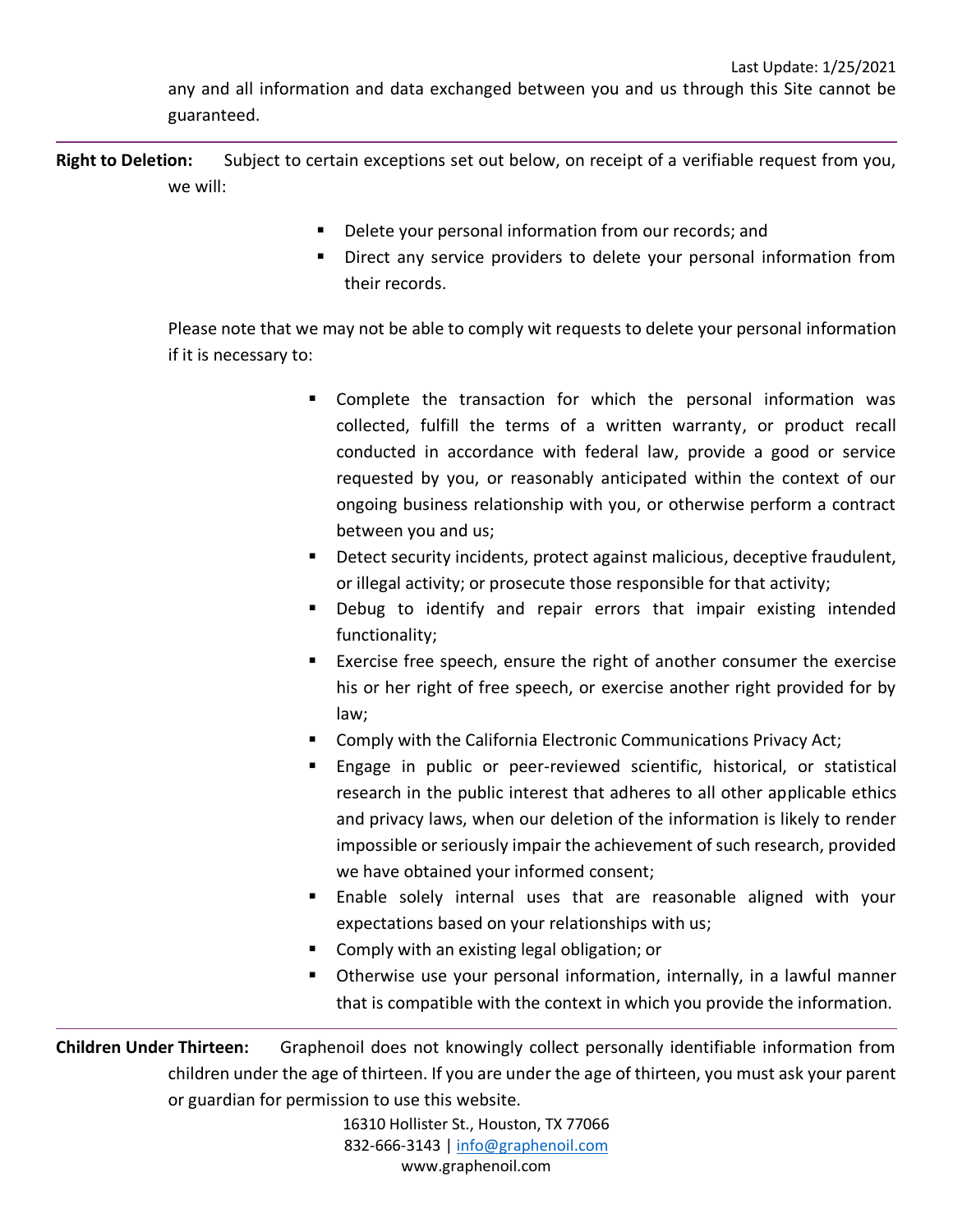**E-mail Communications:** From time to time, Graphenoil may contact you via email for the purpose of providing announcements, promotional offers, alerts, confirmations, surveys, and/or general communications.

> If you would like to stop receiving marketing or promotional communications via email from Graphenoil, you may opt out of such communications by "replying STOP' or by calling us at 832- 666-3143.

**Changes to this Statement:** Graphenoil reserves the right to change this Privacy Policy from time to time. We will notify you about significant changes in the way we treat personal information by sending a notice to the primary email address on specified in your account, by placing a prominent notice on our Site, and/or by updating any privacy information on this page. Your continued use of the Site and/or services available through this Site after such modifications will constitute your: (a) acknowledgement of the modified Privacy Policy; and (b) agreement to abide and be bound by that Policy.

**Contact Information:** Graphenoil welcomes your questions or comments regarding this Statement of Privacy. If you believe that Graphenoil has not adhered to this Statement, please contact Graphenoil at:

> Graphenoil 16310 Hollister St. Houston, Texas 77066

> Email Address: [info@graphenoil.com](mailto:info@graphenoil.com)

Telephone number: 832-666-3143

**Notes:** The data contained herein are furnished for information only and are believed to be reliable. We cannot assume responsibility for the results obtained by others over whose methods we have no control. It is the user's responsibility to determine suitability for the user's purpose of any production methods mentioned herein and to adopt such precautions as may be advisable for the protection of property and of persons against any hazards that may be involved in the handling and use thereof.

> In light of the foregoing, Graphenoil specifically disclaims all warranties expressed or implied, including warranties of merchantability or fitness for a particular purpose, arising from sale or use of Graphenoil products. Graphenoil specifically disclaims any liability for consequential or incidental damages of any kind, including lost profits.

> > 16310 Hollister St., Houston, TX 77066 832-666-3143 [| info@graphenoil.com](mailto:info@graphenoil.com) www.graphenoil.com